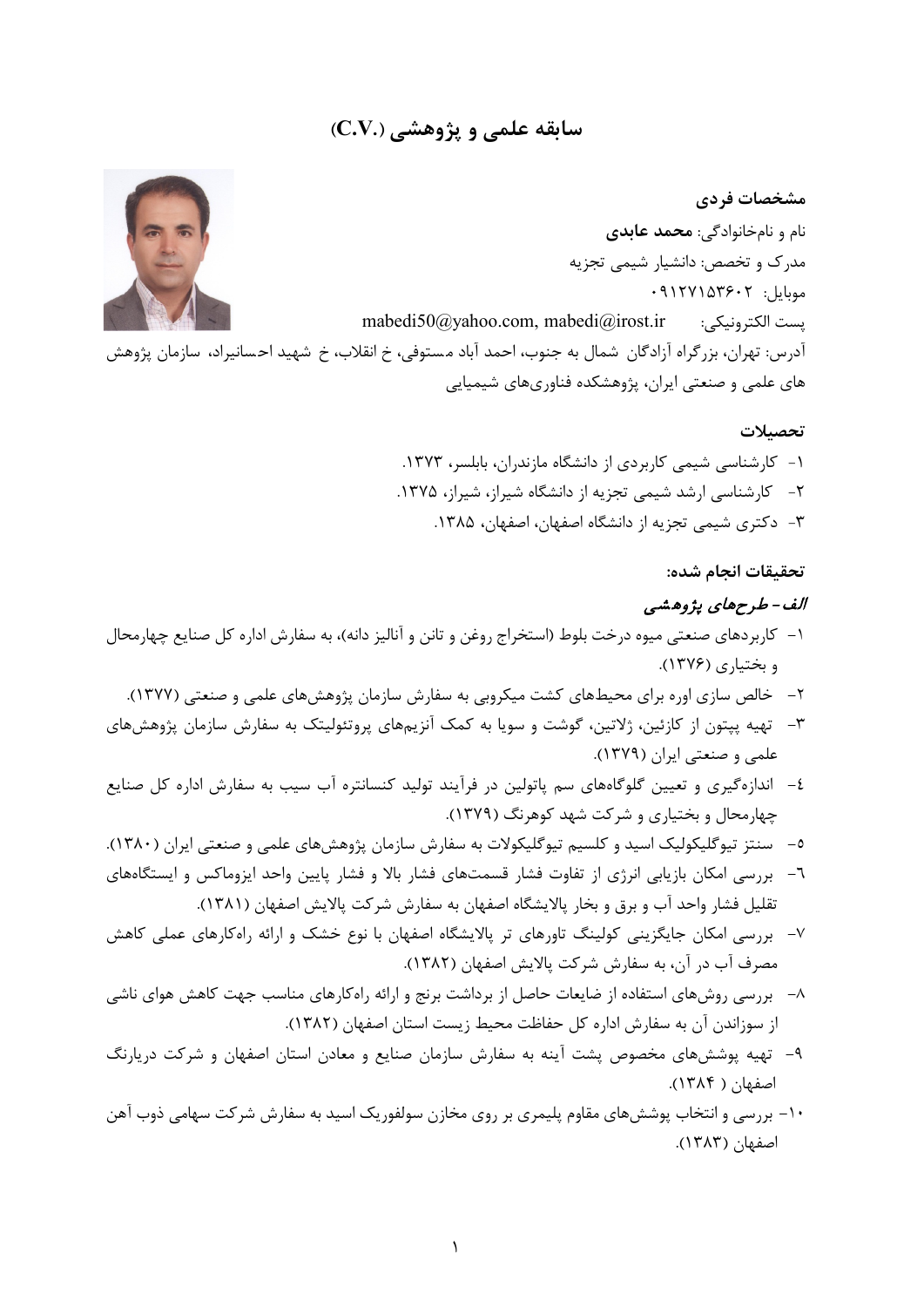- -11 روشهاي نوین براي استخراج کافئین از ضایعات چاي به سفارش سازمان پژوهشهاي علمی و صنعتی ایران (همکار، 1387).
- -12ایجاد و توسعه فناوريهاي نوین در تهیه مواد موثره گیاهی و بهینهسازي فرآیندهاي مرسوم در مقیاس پایلوت پلنت به سفارش معاونت علمی و فناوري ریاست جمهوري (مجري مشترك 1389).
	- -13ساخت سلولهاي خورشیدي حساس بهرنگ به سفارش معاونت علمی و فناوري ریاست جمهوري (1394)**.** -14آرسنیک زدائی از اسید فسفریک به سفارش صنایع شهید زین الدین (1393).
- 10–تولیدر پودر عصاره گیاه داروئی اکینا سه به روش خشک کن پا ششی به سفارش سازمان پژوهش های علمی و صنعتی ایران (1394)
- -16تهیه پودر از آب انار به روش خشککن پاششی در مقیاس پایلوت پلنت به سفارش معاونت علمی و فناوري ریاست جمهوري (1399)**.**
- -17استخراج بربرین از ریشه و ساقه زرشک توسط مایعات یونی کرباماتی، به سفارش سازمان پژوهش هاي علمی و صنعتی ایران (1398).
- -18بررسی فنی، اقتصادي و امکان سنجی تامین برق در مجتمع پتاس خور و بیابانک با استفاده از انرژي خورشیدي به سفارش سازمان ایمیدرو (1398).
- -19بررسی اثر سمیت اسانس و عصاره گیاه دارویی افسنتین روي شتهها به سفارش سازمان پژوهش هاي علمی و صنعتی ایران (همکار 1398).
- -20تولید رنگهاي خوراکی طبیعی قرمز بتالائین و سبز کلرفیلن مس در مقیاس پایلوت پلنت به سفارش سازمان پژوهش هاي علمی و صنعتی ایران (1399).

#### **ب- طرحهاي نیمه صنعتی**

-1 طراحی، ساخت، نصب و راهاندازي پایلوت چندمنظوره صنایع شیمیایی پژوهشکده اصفهان به سفارش سازمان مدیریت و برنامهریزي اصفهان ( 1378).

- -2 پایلوت چندمنظوره براي تولید اوره و ع صاره مالت براي محیطهاي ک شت میکروبی به سفارش سازمان پژوهش هاي علمی و صنعتی ایران (1382).
- -3 طراحی، ساخت، نصب و راهاندازي پایلوت چندمنظوره استخراج غیرهمسوي گیاهان دارویی به سفارش معاونت علمی و فناوري ریاست جمهوري (1389).

#### **گواهی نامهها و افتخارات کسب شده**

- -1 **محمد عابدي** و سید احمد مظفري، تهیه الکتروشیمیایی پودر قلع با مش بالا، گواهینامه شماره 3158 سازمان پژوهشهاي علمی و صنعتی ایران (1379).
- -2 **محمد عابدي** و محمد حسین موسیزاده، خالص سازي آمونیوم سولفات گرید دارویی، گواهینامه شماره 1406 سازمان پژوهشهاي علمی و صنعتی ایران (1379).
- -3 **محمد عابدي**، محمدصـادق حاتمیپور، محمد حسـین موسـیزاده و علی بهشـتی، تولید عصـاره چاي (چاي فوري)، گواهینامه شماره 2106/10 سازمان پژوهشهاي علمی و صنعتی ایران (1380).
	- -4 دانشجوي نمونه دانشگاه اصفهان طی سالهاي تحصیلی 1383-1384 و .1384-1385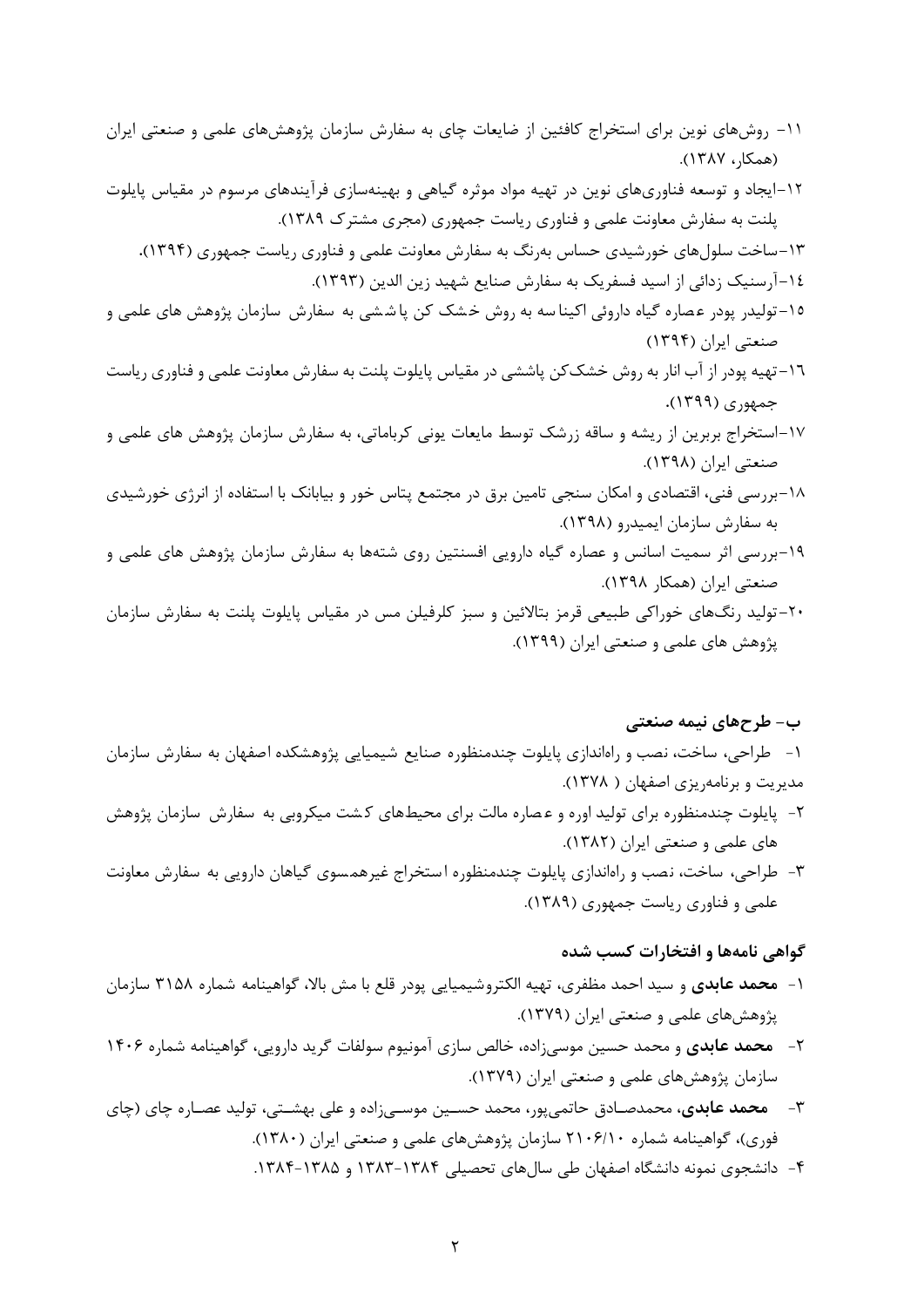- -5 دریافت جایزه ســازمان WAITRO براي دوره تحقیقات دو ماهه در علوم شــیمیایی در مرکز تحقیقات شــیمی اندونزي (1387).
- -6 ذاکر بحرینی، **محمد عابدي**، گواهی نامه ثبت اختراع به شماره 67761 مورخ ،1389/9/16سیستم چند مرحله اي استخراج عصاره عصاره گیاهان داروئی به روش جریان غیر همسو (متقابل)
- -7 مریم مهدوي، مجید جوانمرد و **محمد عابدي**، گواهی نامه ثبت اختراع به شـــماره 79192 مورخ ،1391/9/29 ساخت جاذب گاز اتیلن بر پایه زئولیت حاوي پرمنگنات پتاسیم و کاربرد آن در افزایش ماندگاري قارچ دکمهاي.
- -8 راضیه صالحی، فاطمه داداشیان، **محمد عابدي**، گواهی نامه ثبت اختراع به شماره 90977 مورخ ،1395/10/25 تهیه منسوج کربن فعال از پارچه پنبهاي.
- -9 **محمد عابدي**، غزاله نجفی، گواهی نامه ثبت اختراع به شماره 97652 مورخ ،1397/10/19 استخراج مواد موثره ي میوه زرشک به روش جریان غیرهمسوي چند مرحلهاي و تهیه عصاره ریزپوشانی شده آن،

#### **مقالات چاپ شده در مجلات**

- 1- M. Seifpanah Sowmehesaraee, M. Ranjbar, **M. Abedi**, F. Rouhani, A. Morsali, The effect of Zn (II) containing metal-organic frameworks on perovskite solar cells. Progress in Color, Colorants and Coatings, 14, 259-267 (2021).
- 2- M. Seifpanah Sowmehesaraee, M. Ranjbar, **M. Abedi**, S. A. Mozaffari, Fabrication of lead iodide perovskite solar cells by incorporating zirconium, indium and zinc metal-organic frameworks. Solar Energy, 214, 138-148 (2021).
- 3- M. H. Salmani, **M. Abedi,** S. A. Mozaffari, M. J. Salmani, Reduction of arsenic oxoanion toxicity from contaminated water by adsorption onto iron impregnated biochar (2020).
- 4- R. Salehi, F. Dadashian, **M. Abedi**, Passive Sampling of Aromatic Hydrocarbons Toluene, Xylene and Ethylbenzene Using Activated Carbon Fabric in Ambient Air of Tehran. Journal of Environmental Health Enginering, 6(2), 197-212 (2019).
- 5- R. Salehi, F. Dadashian, **M. Abedi**, B. Hasani, Optimization of chemical activation of cotton fabrics for activated carbon fabrics production using response surface methodology. The Journal of The Textile Institute, 109(12), 1586-1594 (2018).
- 6- R. Salehi, F. Dadashian, **M. Abedi**, Investigation of Physic-Chemical Properties of Activated Carbon Fabrics Prepared from Cotton Fabric and Nonwoven Polypropylene. Journal of Textile Science and Technology, 7(2), 11-17 (2018).
- 7- R. Rahmanian, S. A. Mozaffari, H. Salar Amoli and **M. Abedi**, *Development of sensitive impedimetric urea biosensor using DC sputtered Nano-ZnO on TiO2 thin film as a novel hierarchical nanostructure transducer*, Sensors and Actuators B 256 760–774 (2018).
- 8- R. Ghasemzadeh, M. H. Armanmehr, **M. Abedi**, D. Sadeghi Fateh and Z. Bahreini, *Phosphine-free synthesis and characterization of type-II ZnSe/CdS core-shell quantum dots*, 1151, 106-111 (2018).
- 9- M. H. Salmani, **M. Abedi**, S. A. Mozaffari and H. A. Sadeghian, *Modification of pomegranate waste with iron ions a green composite for removal of Pb from aqueous solution: equilibrium, thermodynamic and kinetic studies*, AMB Express, 7:225 (2017).
- 10- E. Rezaei, **M. Abedi**, *Efficient ultrasound assisted extraction of cichoric acid from Echinacea purpurea root*, Pharmaceutical Chemistry Journal, 51, 436-440 (2017).
- 11- M. Khalili, **M. Abedi**, H. Salar Amoli and S. A. Mozaffari, *Comparison of chitosan and chitosan nanoparticles on the performance and charge recombination of water-based gel electrolyte in dye sensitized solar cells*, Carbohydrate polymers, 175, 1-6 (2017).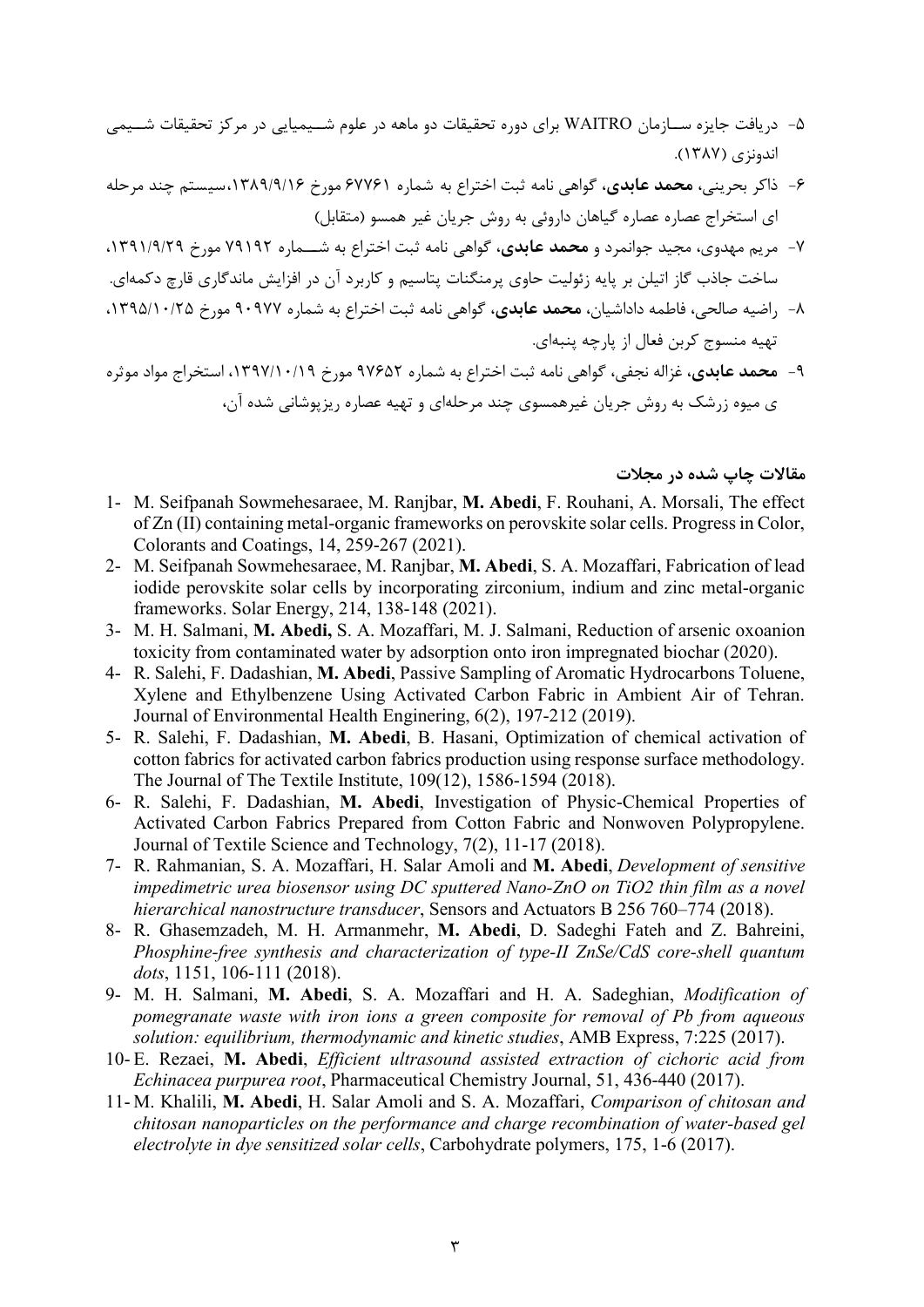- 12- M. Khalili, **M. Abedi**, and H. Salar Amoli, *[Influence of saffron carotenoids and mulberry](https://www.researchgate.net/publication/309267434_Influence_of_saffron_carotenoids_and_mulberry_anthocyanins_as_natural_sensitizers_on_performance_of_dye-sensitized_solar_cells)  [anthocyanins as natural sensitizers on performance of dye-sensitized solar cells](https://www.researchgate.net/publication/309267434_Influence_of_saffron_carotenoids_and_mulberry_anthocyanins_as_natural_sensitizers_on_performance_of_dye-sensitized_solar_cells)*, Ionics, 23, 779-787 (2017).
- 13- M. H. Salmani, **M. Abedi** and S. A. Mozaffari, Adsorption Efficiency of Iron Modified Carbons for Removal of Pb(II) Ions from Aqueous Solution Journal of Community Health Research. 5(2), 75-83 (2016).
- 14- M. H. Salmani, **M. Abedi** and S. A. Mozaffari, *Evaluation of factor affecting adsorption of Pb(II) by iron modified pomegranate peel carbons using factorial design*, 8, 40-45 (2016).
- 15- **M. Abedi**, M. H. Salmani, and S. A. Mozaffari. "*Adsorption of Cd ions from aqueous solutions by iron modified pomegranate peel carbons: kinetic and thermodynamic studies*."International Journal of Environmental Science and Technology, 13, 2045-2056 (2016).
- -16 ملیحه خلیلی، **محمدعابدي**، حسین سالار آملی، سید احمد مظفري، سلول هاي خورشیدي حساس شده با رنگ با الکترولیتهاي ژلی کیتوسان و کربوکسی متیل سلولز، مهندسی و مدیریت انرژي، ،5 30-35 (1394).

-17 سیده صابره سماواتی، مهناز هاديزاده، **محمد عابدي**، مهران کیانی، اثر سمیت سلولی حلالهاي مختلف و ا*سانس اکالیپتوس ب*ر ر*وی سلول های فیبروبلاست انسانی*، مجله علمی-پژوهشی دانشگاه علوم پزشکی قزوین، ۱۹

- $(0, 0, 0, 0)$
- -18 علیرضا صالحی راد، مهدي پروینی، لاله ابوسی، محمد عابدي، اثر ساخت بر روي خواص ساختاري و فعالیت کاتالیتیکی نانو کاتالیست *Cu/Cr/Fe* براي تولید هیدروژن از کربن مونوکساید و بخار آب، مجله علمی-پژوهشی شیمی کاربردي، 10(36)، 149-162(1394).
- 19- R. Rahmanian, S. A. Mozaffari, **M. Abedi,** *Disposable urea biosensor based on nanoporous ZnO film fabricated from omissible polymeric*, Materials Science and Engineering C 57, 387-396 (2015).
- 20- S. A. Mozaffari, R. Rahmanian, **M. Abedi,** H. Salar. Amoli, *Urea impedimetric biosensor based on reactive RF magnetron sputtered zinc oxide nanoporous transfer,* Electrochimica Acta, 136, 737-747 (2014).
- 21- M. H. Salmani, M. Vakili, **M. Abedi**, S. A. Mozaffari, *Serum levels of Mg, Cu and Zn in young couples, International journal of food Science, Nutrition and Dietetics*, 3, 1-6 (2014).

-22 **محمدعابدي**، محمد حســین ســلمانی، زهرا رئیســی، حذف کادمیوم از محلول هاي ابی توســط بیوجاذب مغناطیسی شده با اکسید آهن، شیمی کاربردي دانشگاه سمنان، ،28 91-102 (1392).

-23 محمد ح سین سلمانی، **محمدعابدي**، سید احمد مظفري و محمد ح سن احرام پوش، فناوري نانو و حذف آلودگی هاي آب، طلوع بهداشت، ،12 242-255 (1392).

-24 محمد حسـین سـلمانی، **محمدعابدي**، محمود وکیلی، سـلنیوم و سـلامتی انسـان، مجله علمی پژوهشـی دانشگاه علوم پزشکی شهید صدوقی یزد، ،21 101-112 (1392).

- 25- A. Shalmashi, **M. Abedi**, F. Golmohammad and M. H. Eikani, *Isolation of caffeine from tea waste using subcritical water extraction method,* Journal of Food Process Engineering, 33, 701-711 (2010).
- 26- S.M. Talebi**, M. Abedi**, M.M. Ghaisari, M. Saber-Tehrani, *[Application of Carbon](javascript:void(0);)  [Dioxide Supercritical Fluid Extraction of Heavy Metals from Ambient Aerosols](javascript:void(0);)*, Asian Journal of Chemistry, 22 (2), 971-977 (2010).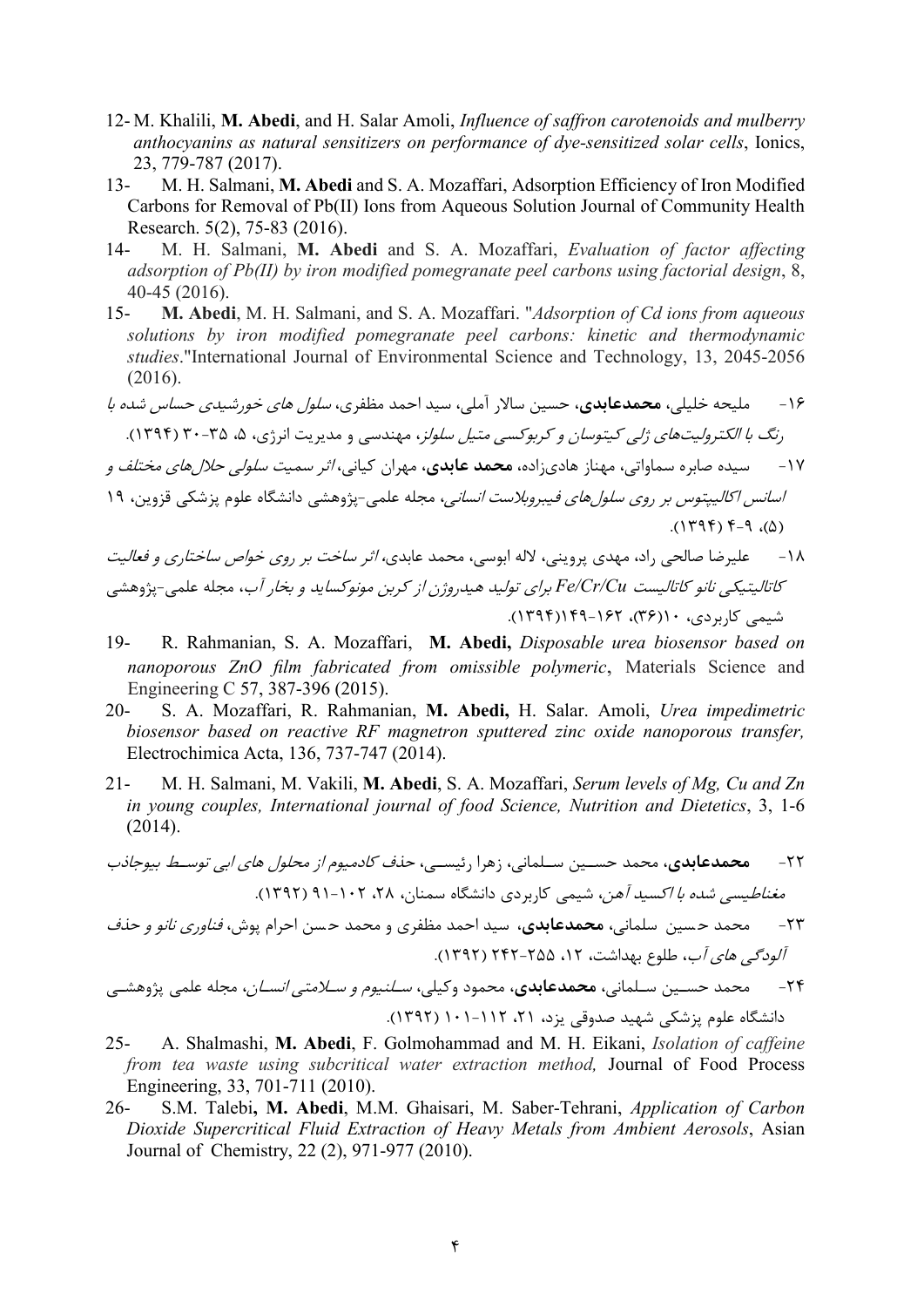- 27- **M. Abedi,** Z. Bahreini, *Preparation of carbonaceous adsorbent from Calotropis Gigantea by thermo-chemical activation process and its adsorption behavior for removal of methylene blue,* World Applied Science Journal, 11 (3), 263-268 (2010).
- 28- S. M. Talebi, and **M. Abedi**, *Determination of Atmospheric Concentrations of Inorganic Anions by Ion Chromatography following Ultrasonic Extraction,* J of Chromatography A, 1094, 118-121 (2005).
- 29- S. M. Talebi, and **M. Abedi**, *Determination of arsenic in air particulates and diesel exhaust particulates by spectrophotometry***,** Journal of Environmental Science- China, 17, 156-158 (2005).
- 30- S. M. Talebi, **M. Abedi** and A. Mohammadkhah, *The Relationship between Concentration of Polycyclic Aromatic Hydrocarbons and Heavy Metals Urban Air*, Pollution Research, 24, 451-454 (2005).
- 31- S. M. Talebi, R. Karimian, and **M. Abedi**, *Sensitive Determination of Gaseous Mercury in Air by two-stage Gold Amalgamation and Cold Vapor Atomic Absorption Spectrometry,* Fresenius Enviromental Bulletin,13, 633-638 (2004).
- 32- S. M. Talebi, and **M. Abedi**, *Concentration of Heavy Metals in the Atmosphere of the City of Isfahan*, Pollution Research, 23, 211-214 (2004).
- 33- H. Sharghi, A. R. Massah, and **M. Abedi**., *Spectrophotometric Study of the Reaction of Iodine and Bromine with two new Macrocycle Diamides and Di-ortho Methoxybenzoyl Thiourea in Chloroform Solution*., Talanta, 49, 531-538 (1999).

**سمتهاي اجرائی** -1 مدیر گروه شیمی پژوهشکده اصفهان سازمان پژوهشهاي علمی و صنعتی ایران -1381 1378 -2 مدیر گروه شیمی معدنی و آنالیز پژوه شکده صنایع شیمیایی سازمان پژوهشهاي علمی و صنعتی ایران 1388-1387 -3 مدیر تحصیلات تکمیلی پژوهشگاه فناوريهاي نوین 1387-1388 -4 معاون پژوهشکده صنایع شیمیایی سازمان پژوهشهاي علمی و صنعتی ایران 1388-1389 -5 مدیر آموزشهاي فناوري سازمان پژوهشهاي علمی و صنعتی ایران 1389-1393 -6 مدیر کل تح صیلات تکمیلی و آموزشهاي تخ ص صی سازمان پژوهشهاي علمی و صنعتی ایران -1395 1393 -7 مدیر کل دفتر مالکیت فکري و تجاري سازي سازمان پژوهشهاي علمی و صنعتی ایران از 1396 تاکنون. -8 عضو کمیته صنایع شیمیایی جشنوارههاي جوان و بین الملل خوارزمی از 1387 تاکنون.

- -9 عضو شوراي ارزیابی طرحهاي تاییدي سازمان پژوهشهاي علمی و صنعتی ایران از 1389 تاکنون.
	- -10عضو کمیته داوري اختراعات بنیاد ملی نخبگان از 1388 تاکنون.

## **دانشجویان تحصیلات تکمیلی**

**الف) دکتري**

-1 محمد حسین سلمانی (شیمی تجزیه، استاد راهنماي اول 1394) -2 ملیحه خلیلی (شیمی تجزیه،استاد راهنماي اول 1394) -3 رضا رحمانیان (شیمی تجزیه، استاد مشاور 1394) -4 عفت رضایی (شیمی تجزیه، استاد راهنما 1395) -5 راضیه صالحی (شیمی نساجی، استاد راهنماي دوم 1397)